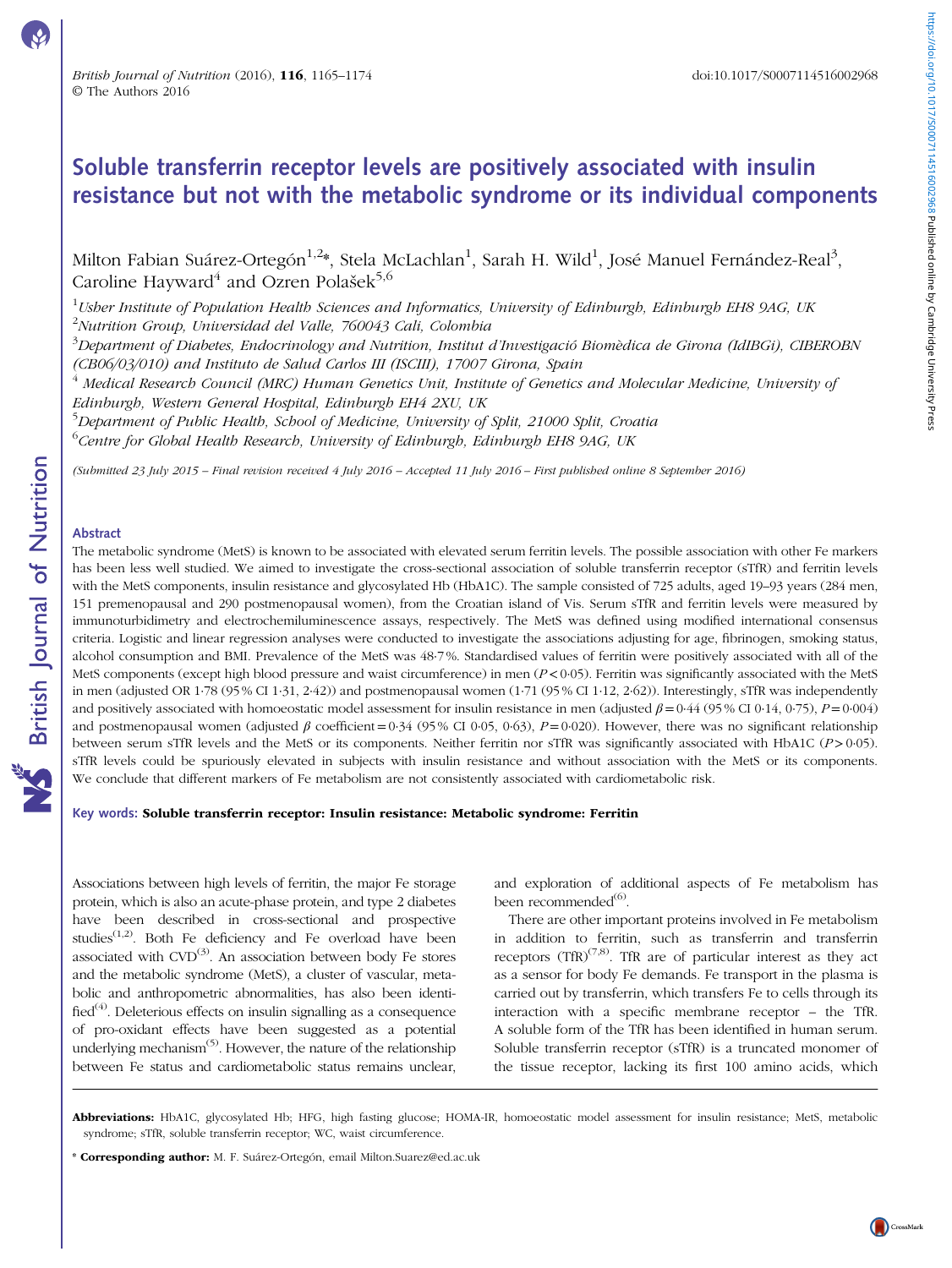circulates in the form of a complex of transferrin and its receptor. The higher the body Fe stores, the lower the TfR in cell membranes, which in turn down-regulates intestinal Fe absorption<sup> $(9)$ </sup>. Increased numbers of TfR in cell membranes reflect body Fe deprivation and intestinal Fe absorption is up-regulated as a compensatory mechanism. Levels of serum sTfR are proportional to tissue concentrations<sup> $(10)$ </sup>. sTfR and ferritin are influenced by the acute-phase response of inflammation, and therefore their evaluation should include additional measurements of inflammatory markers<sup>[\(11](#page-8-0))</sup>.

Type 2 diabetes and CVD are multi-factorial disorders, and the exploration of potential new risk factors such as Fe metabolism is necessary in order to obtain information about modification of cardiometabolic risk and for a better understanding of the underlying mechanisms in the aetiology. The association between sTfR and cardiometabolic risk factors has not been widely investigated. A recent meta-analysis reported conflicting results regarding the association between sTfR and type 2 diabetes in eight studies and described the limited power of the included studies due to small sample sizes<sup>[\(1](#page-8-0))</sup>. Only one study has described the association between sTfR and the Met $S^{(12)}$  $S^{(12)}$  $S^{(12)}$  but did not adjust for BMI, and two studies have described the association between sTfR and some MetS components<sup> $(13,14)$ </sup>. Most of these studies reported no evidence of an association with the MetS and very few associations with MetS components. Our primary aim was to investigate whether sTfR levels are associated with the MetS, its components, insulin resistance and glycosylated Hb (HbA1C) in a relatively large, well-characterised population. We also describe the association between ferritin and the MetS, its components, insulin resistance and HbA1C.

# **Methods**

# **Participants**

Participants were identified from the 10001 Dalmatians research programme, originating from the sub-cohort recruited from the island of Vis in Croatia. A total of 1029 subjects were initially included, aged 18–93 years, who were recruited from the villages of Vis and Komiza during 2003 and 2004 within a larger genetic epidemiology study<sup> $(15-17)$  $(15-17)$  $(15-17)$  $(15-17)$ </sup>. In the original study, the only eligibility criterion was being 18 years or older. sTfR and ferritin levels were measured in 774 subjects, of whom forty-nine subjects with missing values for covariates (age, fibrinogen, HbA1C, smoking status and alcohol consumption, BMI and history of cardiometabolic disease) were excluded, leaving a study population of 725 people. Distributions of exposure, adjustment variables and outcomes were similar in people with and without missing data with the exception of fibrinogen levels, which were higher in people without missing data. Ethics approval was issued by the multi-centre research ethics committee for Scotland (MREC) under designation MREC 01/0/71, and all participants gave their written informed consent.

# Clinical and anthropometric measurements

Anthropometric measurements included height, measured using a stadiometer, weight and waist circumference (WC)

(measured halfway between the lowest rib and the iliac crest). Blood pressure was measured in a seated position, after at least 5 min of rest. Two measurements were made, and only the second one was recorded, in order to reduce the 'white coat' effect. Menopausal status was defined on the basis of self-report, with premenopausal status defined by continuing menstruation and postmenopausal status by lack of menstruation. For physical activity, a self-perceived report on physical activities at work and at leisure on a four-point rating scale (sitting, light, moderate and hard) was used.

# Biochemical measurements

Blood samples were collected after overnight fasting. Classical biochemical analyses of the blood samples included the following: determination of TAG using UV photometry with glycerolphosphate-oxidase (Olympus kit OSR60118); HDL-cholesterol using the homogeneous enzyme method with modified polyethylene glycol and acyclohexane sulphate (Olympus kit OSR6195); glucose using UV hexokinase photometry; and HbA1C (whole-blood sample) using cation exchange, immunochemistry electrophoresis and affinity linking that is compatible with the Diabetes Control and Complications Trial (DCCT) and the United Kingdom Prospective Diabetes Study (UKPDS) standard. The measurements of HbA1C and glucose were performed using Olympus kit OSR6192, OSR 6121 and OSR6221. The manufacturer's reagents were used, along with their internal quality controls (ODC003 or ODC004 for glucose and ODC022 for HbA1C). Fibrinogen was measured by the Clauss method using MDA 180 coagulometer (Biomerieux) with reagents from the manufacturer. The calibrant used was the 8th British Standard (NIBSC). Electrochemiluminescence immunoassay (Roche) was used to measure ferritin and Tina-quant® immunoturbidometry (Roche) was used for sTfR. The laboratory was ISO accredited and daily internal controls were performed (calibrator 66300). Repeated measurements of the sub-set of samples provided very high agreement ( $\kappa$  0.92 for the lowest pair of estimates). The CV was <5 % for each biochemical measurement. The biochemical assays were conducted using an OLYMPUS AU400 chemistry immunoanalyser. Insulin resistance was estimated by the homoeostatic model assessment using the following formula: glucose levels (mmol/l) $\times$  insulin mU/l per 22 $\cdot$ 5<sup>([18\)](#page-8-0)</sup>.

# Metabolic syndrome

Cut-off points from the international consensus definition for the MetS were used as follows<sup>([19](#page-8-0))</sup>: TAG  $\geq$ 1.7 mmol/l, HDL-cholesterol <1·0 mmol/l in men and <1·3 in women, glucose ≥5·6 mmol/l (or drug treatment for elevated glucose), systolic blood pressure (SBP) ≥130 mmHg and/or diastolic blood pressure (DBP) ≥85 mmHg (or antihypertensive drug treatment), and WC ≥94 cm in men and ≥80cm in women. As information on lipid-lowering medications was not available to complement the component of high TAG, the MetS definition used in this study represents a modified definition of the international consensus criteria. The MetS was defined as the presence of three or more variables meeting the definitions above.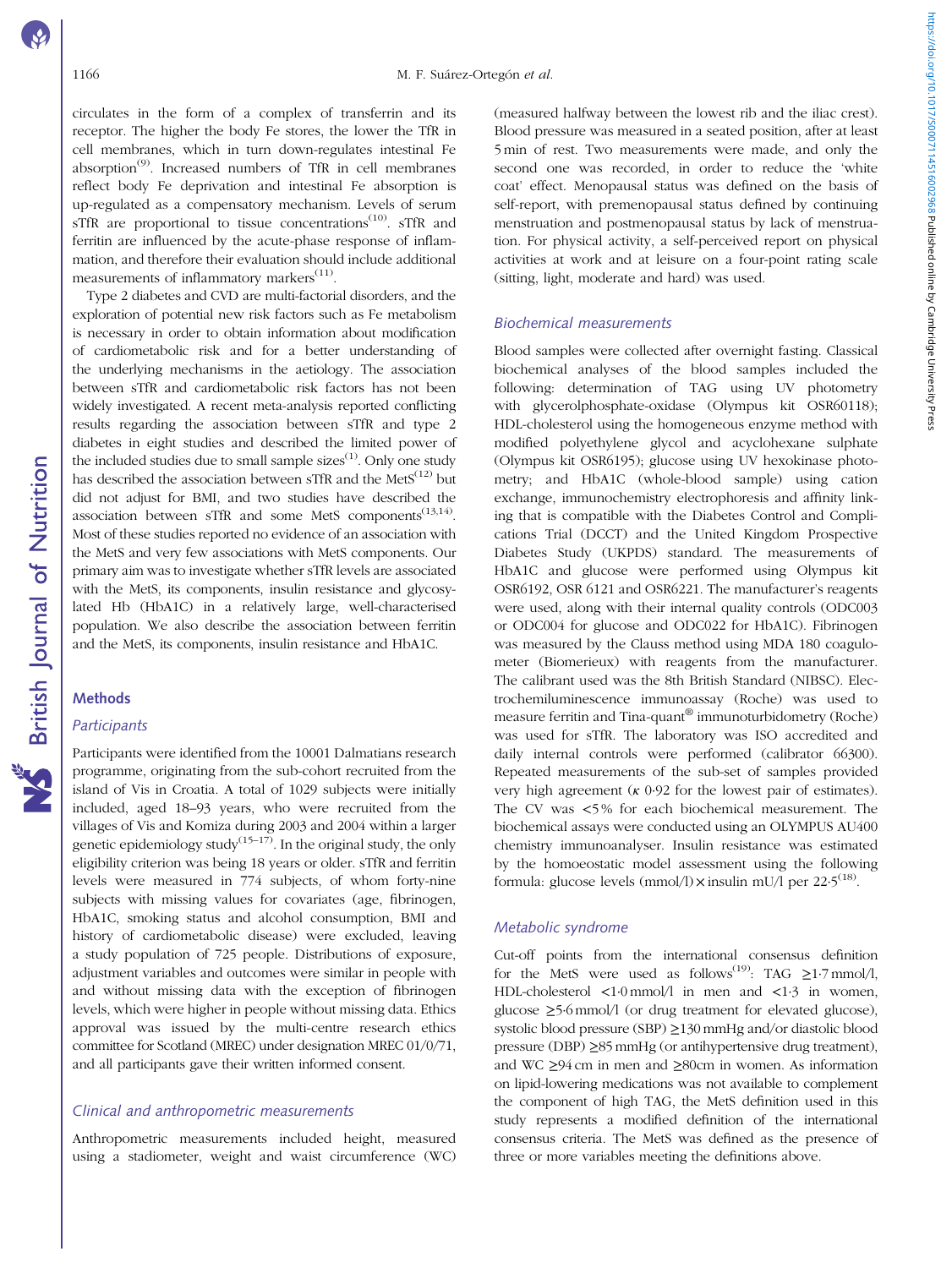### Data analysis

The analyses were stratified by sex/menopausal status and by adjusting for the group of sex/menopausal status (premenopausal women as reference/postmenopausal women/ men) in analyses of the whole cohort. All continuous study variables were summarised as medians (interquartile ranges) by sex/menopausal status and differences were tested using the Mann–Whitney U test. Logistic regression models were used to describe the associations between sTfR and ferritin as exposure variables with the MetS and its components as outcome variables. sTfR and ferritin were used as continuous variables in terms of standard deviation units of their log-transformed levels (Z scores or standardised values) to facilitate interpretation of OR. Odds of each outcome are therefore described for each standard deviation in log-transformed Fe marker. Multivariable models with age, levels of fibrinogen, smoking status (never smoker, ex-smoker, current smoker), alcohol consumption (no/yes) and BMI as covariates were used to investigate whether the associations were independent of these potential confounding factors. This set of confounding factors was chosen on the basis of possible influence of acute-phase or subclinical inflammation in terms of fibrinogen levels<sup> $(20,21)$  $(20,21)$ </sup> and general adiposity on levels of Fe markers and/or outcome variables. In the case of associations with WC, BMI was included as a covariate to investigate the role of central adiposity reflected by WC independently of the effect of general adiposity reflected by BMI. Relationships between measures of Fe status and insulin resistance and HbA1C were described using Pearson's correlation, and multiple linear regression analyses were used to adjust for potential confounders as listed above with additional adjustment for treatment with insulin and/or hypoglycaemic drugs (yes/no). Evaluation of non-linear relationships with insulin resistance was performed using ANOVA and ANCOVA to describe the association between tertiles of Fe markers and homoeostatic model assessment insulin resistance (HOMA-IR) values tests. The normality of distributions was assessed using histograms and Kolmogorov–Smirnov tests. For linear regressions, Pearson's correlation and ANCOVA analyses, transformed values of skewed variables were used as follows: logarithm of sTfR, ferritin, HOMA-IR values, BMI and fibrinogen values, square of age and square root of HbA1C. The above set of arithmetic functions allowed the best approximation to normal distribution for each variable. Self-reported CVD (heart attack, stroke) and diabetes as well as self-reported physical activities at work and at leisure (sitting (reference), light, moderate and hard) were additionally used as covariates in sensitivity analyses. In order to avoid collinearity, treatment with insulin and/or hypoglycaemic drugs (yes/no) was not considered in the multivariable model when diabetes was used as the covariate. A  $P$  value  $\lt 0.05$  was considered statistically significant. Data were analysed using Stata version 11.0 (StataCorp LP).

### **Results**

**NS** British Journal of Nutrition

The present study included a total of 725 subjects, stratified into three groups by sex/menopausal status ([Table 1](#page-3-0)). Men had higher values of ferritin than women, whereas postmenopausal women had higher values of ferritin than premenopausal women. Postmenopausal women had significantly higher levels of sTfR than men, whereas the comparison with premenopausal women was not significant [\(Table 1](#page-3-0)). HOMA-IR was higher in men and postmenopausal women than among premenopausal women with a similar pattern observed for the MetS components. Prevalence of high WC was >60 % in all groups [\(Table 1](#page-3-0)). Prevalence of the MetS was higher in postmenopausal women than in men and premenopausal women [\(Table 1](#page-3-0)).

The prevalence of the MetS in the whole population was 48·7 % and 34·3 % among individuals without cardiometabolic disease (CVD and/or diabetes) (data not shown).

There was no statistically significant association between standardised values of sTfR and the MetS and its components in any of the sex/menopausal status groups ([Table 2\)](#page-4-0) or in the whole sample ([Table 3\)](#page-4-0). As high prevalence of some components could limit the power of the study to detect an association with sTfR, we additionally conducted linear regression analyses between log-sTfR and log-transformed values of WC, HDL-cholesterol, glucose, TAG, SBP and DBP. The unadjusted linear regressions showed only associations with log-glucose  $(\beta = 0.18 \ (95\% \ CI \ 0.002, \ 0.37), \ P = 0.047)$ and log-WC ( $\beta$ =0·12 (95% CI 0·02, 0·22), P=0·015) in men, log-TAG in premenopausal women  $(\beta = 0.32 \ (95\%)$  CI 0.01, 0.63),  $P = 0.041$ , and log-WC ( $\beta = 0.15$  (95% CI 0.05, 0.25),  $P= 0.002$ ) in postmenopausal women, but after adjustments there were no significant associations (online Supplementary Table S1). Further adjustment for treatment with insulin and/or hypoglycaemic drugs in associations with glucose and for antihypertensive medication in associations with SBP and DBP did not alter the significance of the above findings (data not shown).

Standardised values of ferritin were significantly associated with higher odds of having the MetS components (except high blood pressure) in men, in unadjusted models and after adjusting for age, fibrinogen levels, alcohol intake and smoking [\(Table 2](#page-4-0)). Ferritin was significantly associated with the MetS in men and postmenopausal women [\(Table 2\)](#page-4-0). In the whole sample, the adjusted associations found for ferritin and the MetS and its components were similar to those reported in men [\(Table 3](#page-4-0)).

In a separate analysis for women adjusting for menopausal status, sTfR was not associated with the MetS or its components, and ferritin was independently associated with high TAG and the MetS (online Supplementary Table S2).

We performed additional evaluation of associations between the MetS and its components and standardised values of sTfR: ferritin ratio (online Supplementary Table S3). A lower ratio reflects higher Fe status on the basis of increased Fe stores with respect to low Fe demand in tissues. In general, the associations for sTfR:ferritin ratio were similar to those described for ferritin [\(Table 2](#page-4-0)).

STfR levels correlated positively with insulin resistance in postmenopausal women and men, and this relationship remained statistically significant in linear regression analyses [\(Fig. 1](#page-5-0)) with associations in two of the three strata remaining significant after adjusting for covariates: postmenopausal women  $(\beta = 0.34 \ (95\%)$  CI 0.05, 0.63),  $P = 0.020$  and men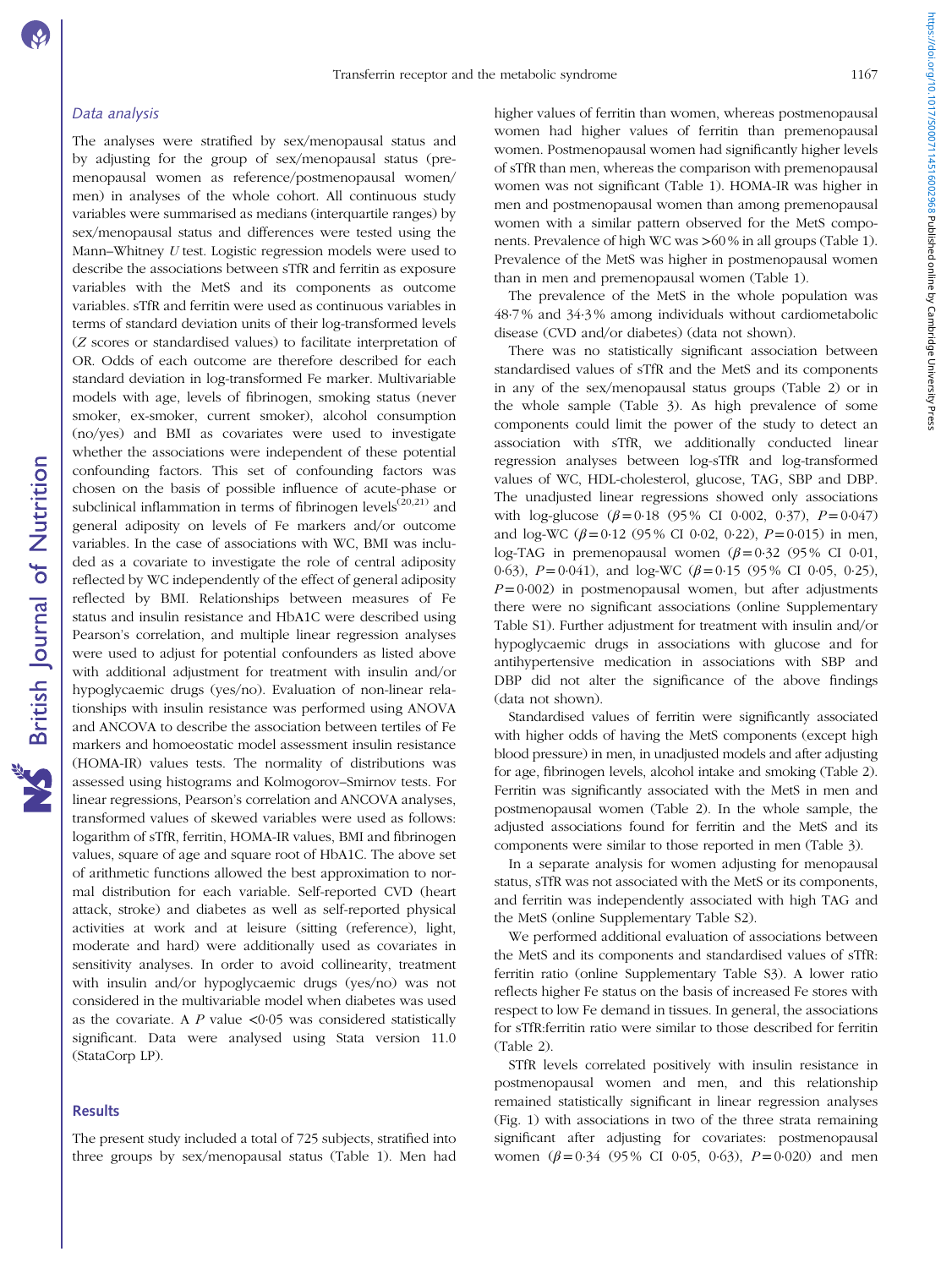**NS** British Journal of Nutrition

<span id="page-3-0"></span>Table 1. Distribution of iron status and cardiometabolic risk by sex and menopausal status<sup>\*</sup> (Medians and interquartile ranges (IQR); numbers and percentages)

|                                    |        | Premenopausal women |        | Postmenopausal women |            | Men            |                                             | P                                |                                   |
|------------------------------------|--------|---------------------|--------|----------------------|------------|----------------|---------------------------------------------|----------------------------------|-----------------------------------|
|                                    | Median | <b>IQR</b>          | Median | <b>IQR</b>           | Median     | <b>IQR</b>     | Premenopausal v.<br>postmenopausal<br>women | Men v.<br>premenopausal<br>women | Men v.<br>postmenopausal<br>women |
| n                                  |        | 151                 |        | 290                  |            | 284            |                                             |                                  |                                   |
| Age (years)                        | 40     | $33 - 47$           | 67     | $57 - 74$            | 57         | $46 - 68.7$    | < 0.001                                     | < 0.001                          | < 0.001                           |
| BMI ( $kg/m2$ )                    | $26-6$ | $21.6 - 27$         | 28.3   | $25.4 - 30.9$        | 27.6       | $25.2 - 29.6$  | < 0.001                                     | < 0.001                          | 0.013                             |
| $Ferritin(\mu g/l)$                | 25.5   | $12 - 45.9$         | 65.9   | 38-6-102-2           | 141.3      | $90.5 - 233.7$ | < 0.001                                     | < 0.001                          | < 0.001                           |
| sTfR (mg/l)                        | 3.19   | $2.63 - 4.05$       | 3.17   | $2.73 - 3.90$        | 3.07       | $2.62 - 3.68$  | 0.758                                       | 0.069                            | 0.038                             |
| Glucose (mmol/l)                   | $5-0$  | $4.6 - 5.4$         | $5-6$  | $5.0 - 6.2$          | 5.5        | $5.0 - 6.1$    | < 0.001                                     | < 0.001                          | 0.504                             |
| TAG (mmol/l)                       | 1.2    | $0.9 - 1.5$         | 1.5    | $1.1 - 2.0$          | 1.5        | $1.1 - 2.3$    | < 0.001                                     | < 0.001                          | 0.542                             |
| <b>HDL-cholesterol</b><br>(mmol/l) | 1.16   | $1.09 - 1.25$       | 1.14   | $0.98 - 1.23$        | 1.13       | $0.96 - 1.22$  | 0.011                                       | 0.001                            | 0.410                             |
| SBP (mmHq)                         | 118    | 108-128             | 145    | 130-161              | 136-7      | $122.6 - 150$  | < 0.001                                     | < 0.001                          | < 0.001                           |
| DBP (mmHg)                         | 75     | 68-80               | 81.5   | $75 - 89$            | 81.2       | $75 - 89$      | < 0.001                                     | < 0.001                          | 0.820                             |
| WC (cm)                            | 83     | 76-9-91-5           | 99.2   | $91.7 - 105.4$       | 98.3       | $92 - 105 - 1$ | < 0.001                                     | < 0.001                          | 0.403                             |
| Insulin mU/I                       | 5.0    | $4.0 - 8.0$         | 7.0    | $5.0 - 11$           | 6.0        | $4.0 - 9.0$    | < 0.001                                     | < 0.001                          | 0.147                             |
| <b>HOMA-IR</b>                     | 1.17   | $0.78 - 1.89$       | 1.69   | $1.06 - 2.93$        | 1.58       | $1.01 - 2.60$  | < 0.001                                     | < 0.001                          | 0.141                             |
| HbA <sub>1</sub> C $(%)$           | 5·1    | $4.9 - 5.4$         | $5-5$  | $5-2-5-7$            | 5.2        | $5.0 - 5.6$    | < 0.001                                     | < 0.001                          | < 0.001                           |
| Fibrinogen (g/l)                   | 3.5    | $2.9 - 4.0$         | 3.9    | $3.4 - 4.5$          | 3.5        | $2.9 - 4.1$    | < 0.001                                     | 0.714                            | < 0.001                           |
|                                    | n      | $\%$                | n      | $\%$                 | $\sqrt{n}$ | $\%$           |                                             |                                  |                                   |
| MetS and its components            |        |                     |        |                      |            |                |                                             |                                  |                                   |
| High blood<br>pressuret            | 43     | 28.3                | 237    | $81 - 7$             | 198        | 69.7           | < 0.001                                     | < 0.001                          | 0.001                             |
| High glucose‡                      | 27     | 17.8                | 148    | 51.0                 | 131        | $46 - 1$       | < 0.001                                     | < 0.001                          | 0.208                             |
| Low HDL-<br>cholesterol            | 137    | $90 - 7$            | 277    | 95.5                 | 82         | 28.9           | 0.040                                       | < 0.001                          | < 0.001                           |
| <b>High TAG</b>                    | 25     | $16-6$              | 118    | $40-7$               | 117        | 41.2           | < 0.001                                     | < 0.001                          | 0.902                             |
| High WC                            | 94     | 62.3                | 278    | 95.9                 | 191        | 67.3           | < 0.001                                     | 0.296                            | < 0.001                           |
| MetS                               | 51     | 33.8                | 257    | 88.6                 | 144        | $50-7$         | < 0.001                                     | 0.001                            | < 0.001                           |
| Smoking                            |        |                     |        |                      |            |                |                                             |                                  |                                   |
| Yes                                | 64     | 42.4                | 47     | 16.2                 | 85         | 29.9           |                                             |                                  |                                   |
| No                                 | 58     | $38-4$              | 184    | 63.4                 | 73         | 25.7           |                                             |                                  |                                   |
| Ex-smoker                          | 29     | 19.2                | 59     | 20.3                 | 126        | 44.4           | < 0.001                                     | < 0.001                          | < 0.001                           |
| Alcohol<br>consumption             | 79     | 52.3                | 108    | 37.2                 | 230        | 81             | 0.002                                       | < 0.001                          | < 0.001                           |
| <b>CVD</b>                         | 12     | 7.9                 | 150    | 51.7                 | 102        | 35.9           | < 0.001                                     | < 0.001                          | < 0.001                           |
| <b>Diabetes</b>                    | 3      | 2.0                 | 27     | 9.3                  | 20         | 7.0            | 0.002                                       | 0.017                            | 0.201                             |

sTfR, soluble transferrin receptor; SBP, systolic blood pressure; DBP, diastolic blood pressure; WC, waist circumference; MetS, metabolic syndrome; HOMA-IR, homoeostatic model assessment for insulin resistance; HbA1C, glycosylated Hb.

\* Comparison between groups by Mann–Whitney U and  $\chi^2$  test.

† Includes additionally individuals who reported current use of oral hypoglycaemic medications or insulin regardless of fasting glucose values.

‡ Includes additionally individuals who reported current use of antihypertensive medications regardless of BP values.

 $(\beta = 0.44 \ (95\%)$  CI 0.14, 0.75),  $P = 0.004$  (see also the online Supplementary Table S4). On the other hand, there was a borderline statistically significant correlation between ferritin and HOMA-IR in men [\(Fig. 1\)](#page-5-0), which did not persist after adjustments (online Supplementary Table S4). In the whole sample, sTfR levels were associated with insulin resistance after adjustment for covariates including sex/menopausal status  $(P<0.05)$ , but no association was observed for ferritin in similar analyses (online Supplementary Table S4). The relationship between sTfR and HOMA-IR was driven by the relationship between sTfR and insulin levels, which were similarly significant (online Supplementary Table S4), whereas adjusted associations with glucose levels were not statistically significant (online Supplementary Table S1).

We also evaluated potential non-linear associations between ferritin and insulin resistance and found that mean HOMA-IR in the highest tertile of ferritin was significantly higher compared with the lowest tertile even after adjustment for covariates (online Supplementary Fig. S1).

In the unadjusted analysis, HbA1C, a marker of longer-term glucose metabolism, was significantly associated with sTfR in men and with ferritin in the whole sample, but after adjustments there were no significant independent associations (online Supplementary Table S5).

We additionally used diabetes, CVD and categories of physical activity as covariates in the adjustment models, but the estimates of the associations described above between the Fe markers, the MetS, insulin resistance and HbA1C and the statistical significance did not change substantially (online Supplementary Table S6).

The online Supplementary Tables S7 and S8 show the effect of additional adjustment for BMI on the association between Fe markers and the MetS and its components. All of the initial significant associations remained significant after adjustment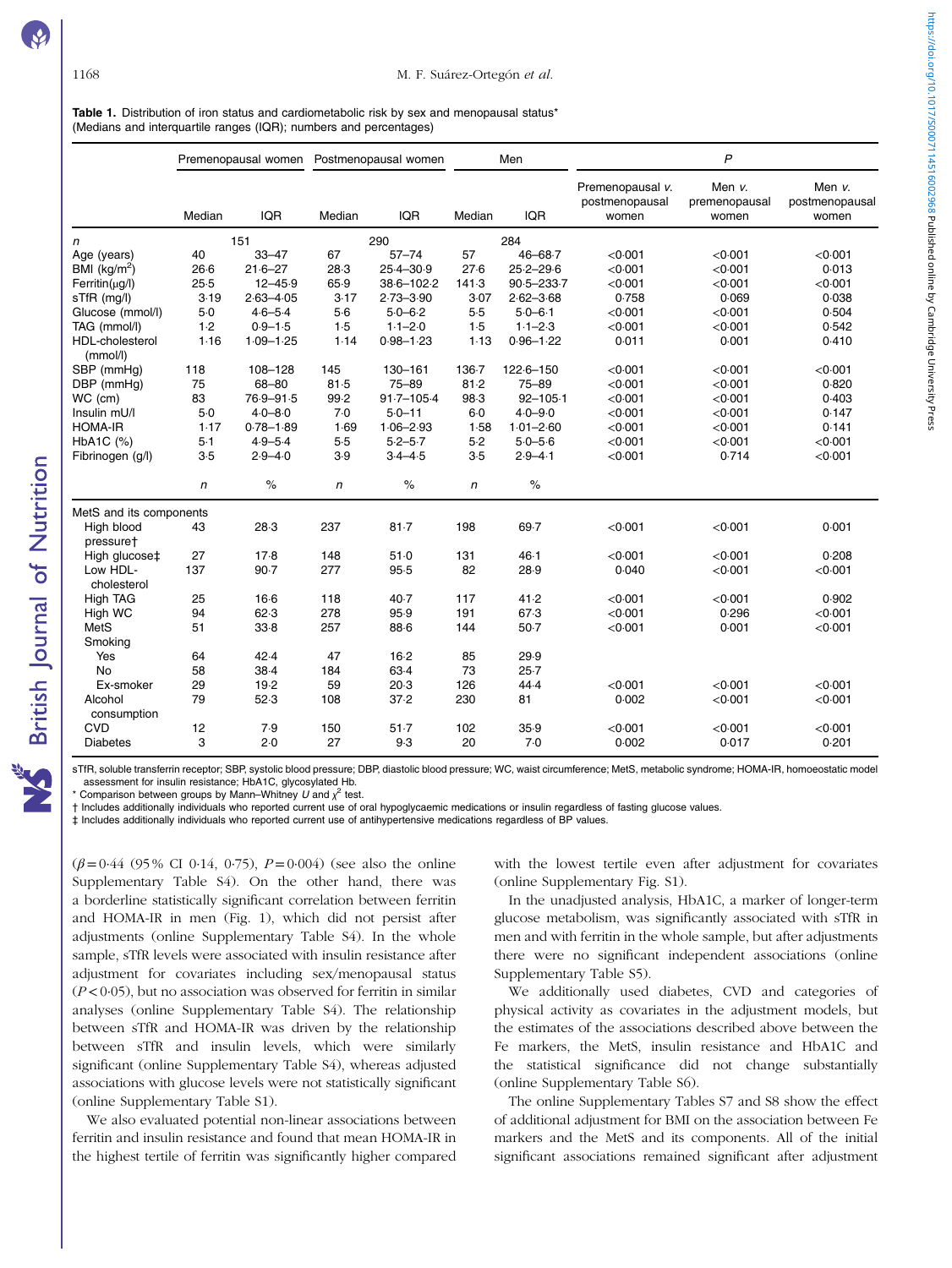https://doi.org/10.1017/50007114516002968 Published online by Cambridge University Press https://doi.org/10.1017/S0007114516002968 Published online by Cambridge University Press

<span id="page-4-0"></span>Table 2. The metabolic syndrome and its components per sex-/menopausal status-specific sp of the iron markers in the study subjects categorised by sex and menopausal status

# (Odds ratios and 95 % confidence intervals)

|                      |              |            | Z score log-sTfR      |            | Z score log-ferritin |              |                       |            |  |  |
|----------------------|--------------|------------|-----------------------|------------|----------------------|--------------|-----------------------|------------|--|--|
|                      | Non-adjusted |            | Adjusted <sup>+</sup> |            |                      | Non-adjusted | Adjusted <sup>+</sup> |            |  |  |
|                      | <b>OR</b>    | 95 % CI    | <b>OR</b>             | 95% CI     | <b>OR</b>            | 95% CI       | 0R                    | 95% CI     |  |  |
| Premenopausal women  |              |            |                       |            |                      |              |                       |            |  |  |
| High glucose‡        | 1.35         | 0.87, 2.09 | 1.23                  | 0.77, 1.95 | 0.89                 | 0.59, 1.36   | 1.01                  | 0.65, 1.58 |  |  |
| Low HDL-cholesterol  | 1.18         | 0.71, 1.96 | 1.14                  | 0.68, 1.90 | 0.95                 | 0.54.165     | 0.96                  | 0.51, 1.79 |  |  |
| High TAG             | 1.35         | 0.87, 2.12 | 1.29                  | 0.80.208   | 1.51                 | 0.96.2.39    | 1.51                  | 0.94, 2.44 |  |  |
| High BPS             | 1.35         | 0.91, 1.99 | 1.29                  | 0.84, 1.92 | 0.95                 | 0.66, 1.36   | 0.96                  | 0.66, 1.40 |  |  |
| High WC              | 1.07         | 0.77, 1.49 | 1.01                  | 0.71, 1.43 | 0.79                 | 0.56, 1.11   | 0.79                  | 0.54, 1.15 |  |  |
| MetS                 | 1.32         | 0.90, 1.92 | 1.21                  | 0.81, 1.79 | 1.13                 | 0.80, 1.59   | 1.24                  | 0.85, 1.80 |  |  |
| Postmenopausal women |              |            |                       |            |                      |              |                       |            |  |  |
| High glucose‡        | 1.08         | 0.86, 1.37 | 1.009                 | 0.78, 1.29 | 1.23                 | 0.97, 1.56   | 1.20                  | 0.94, 1.52 |  |  |
| Low HDL-cholesterol  | 1.22         | 0.66, 2.28 | 1.45                  | 0.74, 2.84 | 0.76                 | 0.41, 1.40   | 0.81                  | 0.45, 1.45 |  |  |
| High TAG             | 0.99         | 0.78, 1.25 | 0.97                  | 0.75, 1.24 | 1.26                 | 0.98, 1.61   | 1.28                  | 0.99, 1.64 |  |  |
| High BPS             | 1.13         | 0.83, 1.56 | 0.94                  | 0.66, 1.34 | 1.14                 | 0.85, 1.52   | 1.08                  | 0.77, 1.51 |  |  |
| High WC              | 1.10         | 0.59, 2.03 | 1.00                  | 0.50, 1.97 | $1-10$               | 0.63, 1.94   | 0.98                  | 0.51, 1.90 |  |  |
| MetS                 | 0.99         | 0.69, 1.43 | 0.83                  | 0.54, 1.26 | $1.65*$              | 1.17, 2.31   | $1.65*$               | 1.11, 2.46 |  |  |
| Men                  |              |            |                       |            |                      |              |                       |            |  |  |
| High glucose‡        | 1.20         | 0.94, 1.52 | 1.10                  | 0.85, 1.41 | $1.37*$              | 1.07, 1.75   | $1.42*$               | 1.10, 1.84 |  |  |
| Low HDL-cholesterol  | 0.93         | 0.72, 1.21 | 0.94                  | 0.72, 1.24 | $1.61*$              | 1.21, 2.15   | $1.60*$               | 1.19, 2.15 |  |  |
| High TAG             | 1.03         | 0.81, 1.30 | 1.07                  | 0.84, 1.38 | $1.69*$              | 1.29.2.21    | $1.71*$               | 1.29, 2.26 |  |  |
| High BP§             | 1.13         | 0.87, 1.46 | 0.97                  | 0.72, 1.29 | 1.15                 | 0.89.148     | 1.21                  | 0.91, 1.61 |  |  |
| High WC              | 1.30         | 1.00, 1.70 | 1.16                  | 0.87, 1.55 | $1.53*$              | 1.18, 1.98   | $1.62*$               | 1.22, 2.15 |  |  |
| MetS                 | 1.05         | 0.83, 1.33 | 0.95                  | 0.74, 1.22 | $1.90*$              | 1.44, 2.50   | $2.02*$               | 1.51, 2.70 |  |  |

BP, blood pressure; WC, waist circumference; MetS, metabolic syndrome.

Significant associations ( $P$  < 0.05).

† Age, fibrinogen levels, smoking status (yes/no/ex-smoker) and alcohol consumption (no/yes).

‡ Includes additionally individuals who reported current use of oral hypoglycaemic medications or insulin regardless of fasting glucose values.

§ Includes additionally individuals who reported current use of antihypertensive medications regardless of BP values.

║ Fifty-nine cases were omitted because in the category of ex-smokers all of the subjects had high WC.

Table 3. The metabolic syndrome (MetS) and its components per sp of iron markers in the whole sample (Odds ratios and 95 % confidence intervals)

|                     | Z score log-sTfR |            |                       |            | Z score log-ferritin |            |           |            | Z score log-sTfR:ferritin ratio |            |                       |            |
|---------------------|------------------|------------|-----------------------|------------|----------------------|------------|-----------|------------|---------------------------------|------------|-----------------------|------------|
|                     | Non-adjusted     |            | Adjusted <sup>+</sup> |            | Non-adjusted         |            | Adjusted† |            | Non-adjusted                    |            | Adjusted <sup>+</sup> |            |
|                     | OR               | 95 % CI    | OR                    | 95 % CI    | 0R                   | 95 % CI    | OR        | 95 % CI    | <b>OR</b>                       | 95 % CI    | OR                    | 95 % CI    |
| High glucose‡       | 1.11             | 0.95, 1.29 | 1-10                  | 0.92, 1.30 | l -48*               | 1.27. 1.74 | $1.31*$   | 1.06.1.61  | $0.73*$                         | 0.62.0.85  | 0.83                  | 0.68, 1.02 |
| Low HDL-cholesterol | 1.16             | 0.98.1.36  | 0.98                  | 0.76.125   | $0.46*$              | 0.38, 0.56 | $1.40*$   | 1.06.1.84  | $2.07*$                         | 1 69. 2 53 | $0.75*$               | 0.57, 0.98 |
| High TAG            | 1.02             | 0.88.119   | 1.05                  | 0.89, 1.24 | $1.71*$              | l 44. 2 03 | $1.67*$   | 1 34. 2 09 | $0.63*$                         | 0.53, 0.75 | $0.68*$               | 0.55, 0.83 |
| High BPS            | 1.09             | 0.93.128   | 1.05                  | 0.88.1.27  | $1.52*$              | 1.30.1.78  | 1.14      | 0.90.144   | $0.71*$                         | 0.61.0.84  | 0.92                  | 0.74.114   |
| High WC             | 1.16             | 0.97.139   | 1.02                  | 0.84.1.24  | 1.09                 | 0.91, 1.29 | $1.30*$   | 1.01.1.68  | 0.96                            | 0.81.1.15  | 0.82                  | 0.65.104   |
| MetS                | I 09             | 0.94.127   | 0.97                  | 0.82.115   | $-41*$               | 1.21.1.65  | $1.92*$   | 1.52.2.43  | $0.76*$                         | 0.65.0.88  | $0.60*$               | 0.49, 0.75 |

BP, blood pressure; WC, waist circumference.

Significant associations ( $P < 0.05$ ).

† Age, fibrinogen levels, smoking status (yes/no/ex-smoker), alcohol consumption (no/yes), and sex/menopausal status (premenopausal women/ postmenopausal women/men).

‡ Includes additionally individuals who reported current use of oral hypoglycaemic medications or insulin regardless of fasting glucose values.

§ Includes additionally individuals who reported current use of antihypertensive medications regardless of BP values.

for BMI, with the exception of the associations between ferritin and increased WC in men and the whole sample.

# **Discussion**

In this study of a population with high prevalence of the MetS, we report three key findings. First, sTfR levels were associated with insulin resistance but not with the MetS. Second, the

positive association between sTfR and HOMA-IR was independent of covariates. Third, Fe stores (measured as serum ferritin) were non-linearly associated with insulin resistance. This set of findings suggests that different Fe-related proteins are involved in cardiometabolic risk by separate underlying mechanisms.

The lack of association between sTfR levels and the MetS is consistent with findings in different studies of different sizes ranging from 155 to 1969 subjects (online Supplementary Table S9).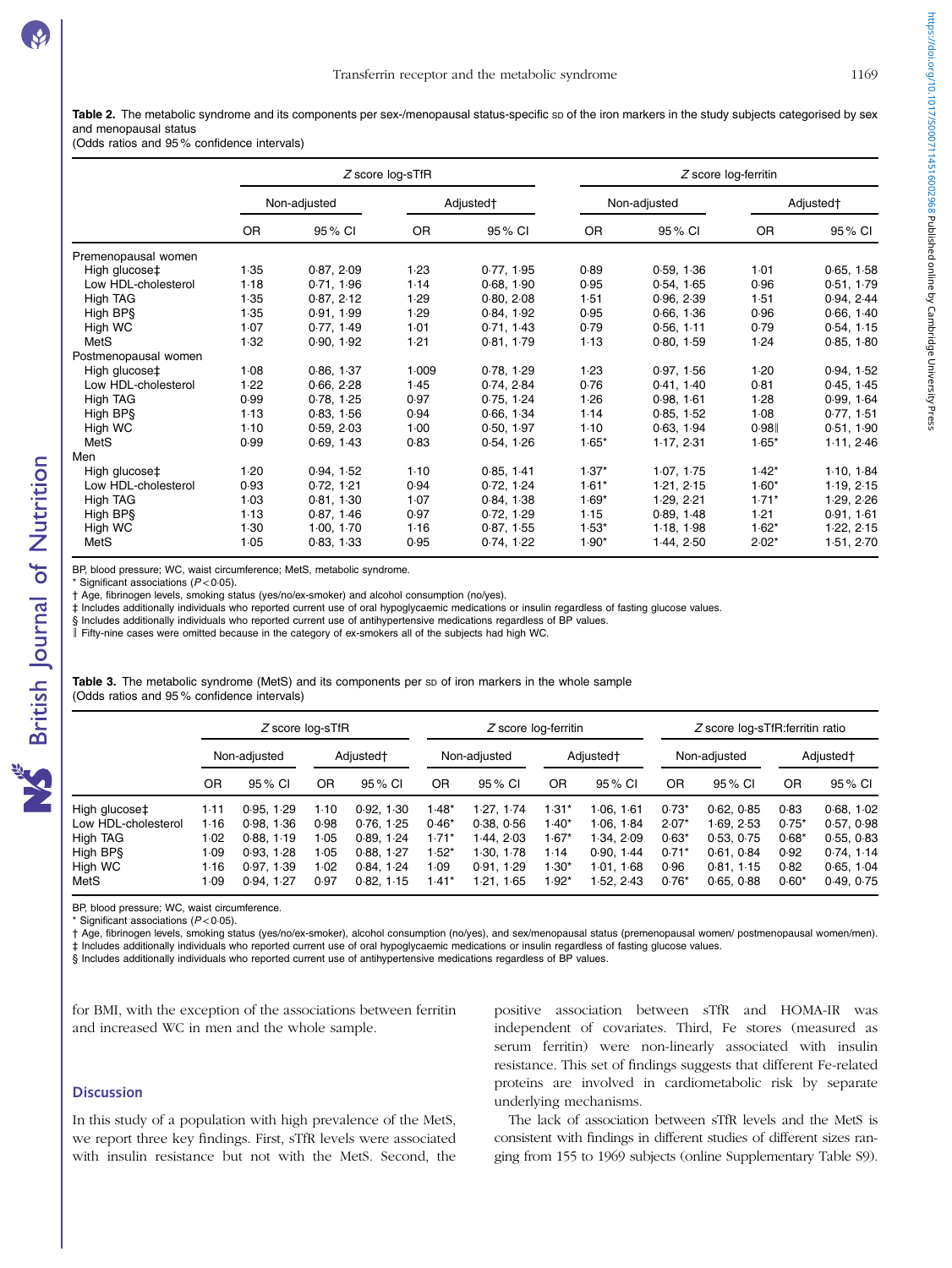<span id="page-5-0"></span>

Fig. 1. Pearson's correlations between insulin resistance and iron markers. HOMA-IR, homoeostatic model assessment for insulin resistance; sTfR, soluble transferrin receptor.

British Journal of Nutrition X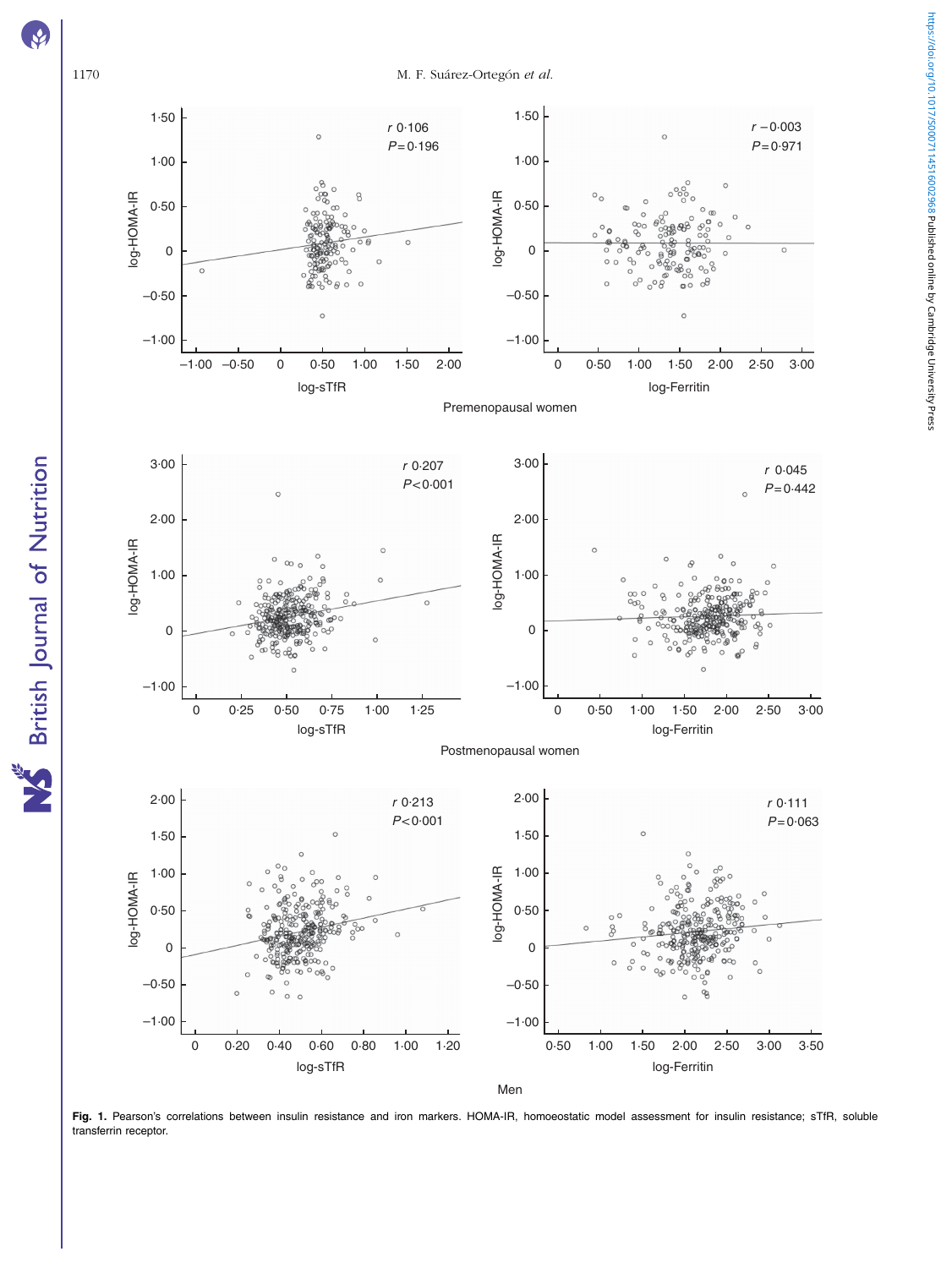https://doi.org/10.1017/500071145160029680 **Published online by Cambridge University Press** https://doi.org/10.1017/S0007114516002968 Published online by Cambridge University Press

A Finnish study of middle-aged subjects from the general population also found no significant association when controlling for confounding factors (online Supplementary Table  $\text{S9}^{(12)}$  $\text{S9}^{(12)}$  $\text{S9}^{(12)}$ ). In the same study, levels of sTfR were significantly higher in adjusted analyses<sup> $(12)$ </sup>. A small study reported lower levels of sTfR in subjects with the MetS in a sex-stratified analysis but no additional adjustments were made $^{(22)}$  $^{(22)}$  $^{(22)}$  (online Supplementary Table S9). A significant, positive, age-sex adjusted correlation of sTfR with WC, but no evidence of a relationship with HDL-cholesterol and TAG levels, in participants from the European Prospective Investigation into Cancer and Nutrition (EPIC)-Postdam study has also been described<sup>[\(13\)](#page-8-0)</sup> (online Supplementary Table S9). DBP and TAG increased across quartiles of sTfR but no association was found with WC, LDL-cholesterol, HDL-cholesterol, SBP and fasting glucose levels in 1262 women after adjustment for covariates<sup> $(14)$  $(14)$  $(14)$ </sup> (online Supplementary Table S9). Different adjustments, statistical approaches and discrepancies in methods measuring sTfR concentrations could contribute to the heterogeneity of results from different studies. Various commercial sTfR assays give disparate values because of the lack of an international standard. For instance, Hamalainen et al.<sup>[\(12\)](#page-8-0)</sup> reported similar sTfR levels (mean 2·9 mg/l) and prevalence of the MetS (48 % in men and 52 % in women) to those we report. Very high sTfR levels (mean 9·09 mg/l) with lower prevalence of some the MetS components (high WC 31 %, low HDL 43 %) were described by Aderibigbe et  $al^{(14)}$  $al^{(14)}$  $al^{(14)}$ . Meanwhile, Montonen et  $al^{(13)}$  $al^{(13)}$  $al^{(13)}$  reported lower median sTfR levels across ferritin quintiles between 1·0 and 1·9 mg/l. In addition, it is important to note that the above-mentioned studies included diverse populations in Europe and South Africa, which may have influenced differences in association patterns, sTfR levels and prevalence of the MetS components.

Our finding of a positive association between sTfR and insulin resistance in postmenopausal women and men in our study is consistent with two previous studies by Fernández-Real et al.<sup>([23](#page-8-0))</sup> and Huth et al.<sup>[\(24\)](#page-8-0)</sup>. Fernández-Real et al.<sup>(23)</sup> described an inverse association between sTfR levels and insulin sensitivity estimated by minimal modelling in 221 Spanish individuals (ninety-seven non-obese with normal glucose tolerance, thirty-six with impaired glucose tolerance and eighty-eight with type 2 diabetes). There was no evidence of associations between sTfR and fasting glucose or insulin, but positive correlations of sTfR with values of glucose and insulin during an oral glucose tolerance test were reported. We report similar findings to Huth et  $al^{(24)}$  $al^{(24)}$  $al^{(24)}$  who found that sTfR levels were significantly and positively correlated with HOMA-IR in 2893 participants of the population-based Cooperative Health Research in the Region of Augsburg (KORA) F4 study (Germany). In contrast, Arija et al.<sup>[\(25](#page-8-0))</sup> also did not find significant correlations between sTfR and HOMA-IR after adjusting for sex, age and BMI in Spanish non-diabetic individuals  $(n \t302)$  as well as in a mixed group of non-diabetic subjects plus non-diabetic subjects who later developed diabetes ( $n$  153). The relationship between sTfR and glucose metabolism might be easier to identify in the postprandial than in fasting state, as Fernández-Real $^{(23)}$  $^{(23)}$  $^{(23)}$  reported correlation with glucose concentrations after an oral glucose test tolerance test. In addition, an insulin-sensitising intervention of dietary change combined with exercise was associated with

decreasing sTfR levels in obese individuals<sup> $(26)$  $(26)$ </sup>. We found that additional adjustments for physical activity did not substantially affect the non-significant associations of sTfR with the MetS and its components, but acknowledge that our measurement of physical activity is imperfect. A significant association between presence of TfR gene polymorphisms (rs3817672, 210AG, S142G) and type 2 diabetes has been described<sup>([27\)](#page-8-0)</sup>. In addition, individuals with 210A–G TfR gene polymorphisms showed higher sTfR levels, which correlated positively with glucose levels, whereas in non-carriers there was no relationship between those markers<sup> $(27)$  $(27)$  $(27)$ </sup>. These associations with polymorphisms were not confirmed in genetic consortia databases<sup>[\(28](#page-8-0))</sup>. However, other studies have found other SNP linked to both type 2 diabetes and sTfR. For instance, significant associations have been observed for loci in TPMRSS6 with sTfR  $(P=3.47 \times 10^{-6})$  and type 2 diabetes risk<sup>[\(29](#page-8-0))</sup>. These findings imply that a common third factor might influence both circulating sTfR levels and diabetes susceptibility.

Although the finding of a positive association between sTfR and insulin resistance could suggest that low Fe status, in terms of high sTfR, may also be associated with cardiometabolic risk, it appears unlikely given the absence of concomitant association with the MetS or its components in this cross-sectional study. A potential explanation is the effect of insulin on sTfR levels. Insulin up-regulates erythropoiesis<sup>[\(30\)](#page-8-0)</sup>, of which sTfR is a surrogate. sTfR represents a valuable quantitative assay of marrow erythropoietic activity as well as a marker of tissue Fe deficiency<sup>[\(31\)](#page-8-0)</sup>. Marrow erythropoietic activity appears to be the most important determinant of sTfR levels, causing variations up to eight times below and up to twenty times above average normal values<sup>[\(31\)](#page-8-0)</sup>. Erythroblasts rather than reticulocytes are the main source of serum sTfR. sTfR levels are decreased when erythropoietic activity is low and are increased in situations such as haemolysis or ineffective erythropoiesis<sup>[\(31\)](#page-8-0)</sup>. As insulin has been described to up-regulate erythropoiesis<sup>[\(30\)](#page-8-0)</sup>, it could be that this action of insulin remains sensitive in contrast to peripheral insulin resistance in the liver or in the muscle (the classical insulin sensitive tissues). If this is the case, sTfR might appear to be spuriously elevated and would not reflect insulin sensitivity in other tissues. In addition, up-regulation in the expression of TfR by insulin via a hypoxiainducible factor, as observed in human hepatic cells  $(HepG2)^{(32)}$  $(HepG2)^{(32)}$  $(HepG2)^{(32)}$ , is an alternative explanation.

We identified differences by sex and menopausal status in the relationship of ferritin with the MetS and its components as significant associations were found in men and postmenopausal women, but not in premenopausal women, in our study. Theoretically, in men and postmenopausal women, the relationship between ferritin and cardiometabolic risk might be more obvious because of higher Fe accumulation than in women who lose Fe during menstruation. This is in line with studies describing no association between ferritin and the MetS in premenopausal women<sup> $(33,34)$  $(33,34)$  $(33,34)$ </sup>. However, several studies have also reported significant relationship between ferritin and the MetS in premenopausal women<sup>([35](#page-8-0)-[38](#page-9-0))</sup>. Threshold effects do not appear to contribute to the discrepancy in relationships as studies had comparable ferritin concentrations and MetS prevalence (approximately 10%) among premenopausal women regardless of whether or not an association was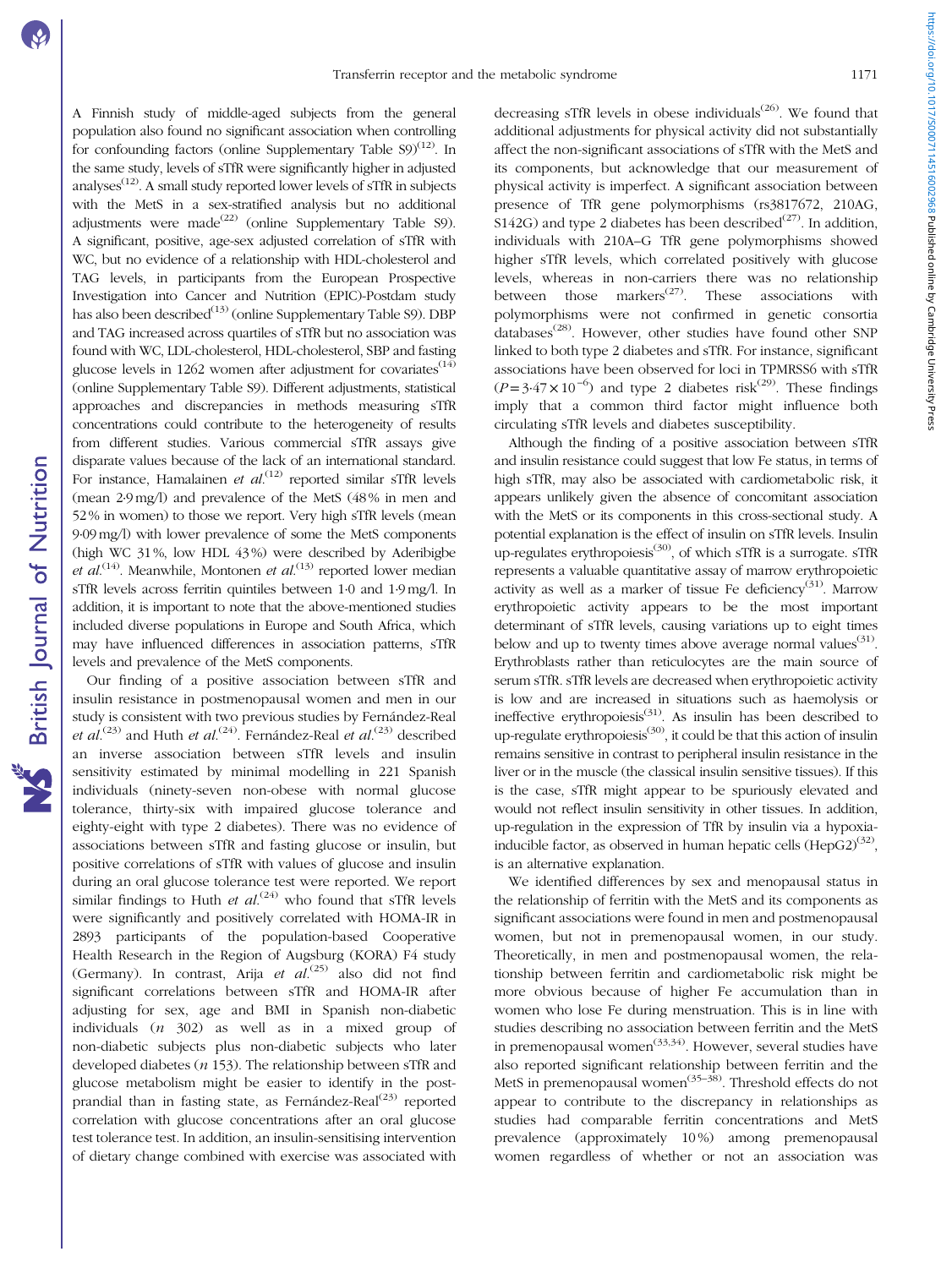described. Statistical power could explain the discrepant findings, because most of the studies describing associations had larger sample sizes for premenopausal women than those with no association. The relationship between insulin resistance and ferritin appeared to demonstrate a threshold effect when comparing the highest levels of ferritin with the lowest (tertiles 1 and 2) in the whole group of subjects.

Neither ferritin nor sTfR was associated with HbA1C whether or not diabetes was included as a covariate in the models. Our finding is consistent with the lack of association between ferritin and HbA1C reported in the 3876 participants of National Health and Nutrition Examination Survey (NHANES) III (1988-1994)<sup>[\(39\)](#page-9-0)</sup> Previously, Fernández-Real et al.<sup>([21](#page-8-0))</sup> and Rajpathak et al.<sup>[\(40](#page-9-0))</sup> described significant weak correlations  $(r \t 0.14$  and  $r \t 0.12)$ between sTfR and HbA1C in 221 men and 560 overweight individuals, respectively. However, in the first study, the correlation was unadjusted, and the second study only adjusted for age and sex; it is unknown whether metabolic and adiposity covariates might have attenuated the relationships. It is of note that the associations between sTfR and HbA1C do not appear to have been evaluated using robust multivariate analyses in the existing literature. Therefore, further population-based studies are needed to confirm the absence of associations between HbA1C and markers of Fe metabolism after multivariate adjustment in general populations.

In the present study, we presented adjusted associations between the Fe markers, the MetS and its components with and without BMI as covariate. The MetS is common in overweight and obese individuals $(41)$ , and BMI might confound or mediate the relationship between Fe metabolism and the MetS. We found that only the association between ferritin and WC was markedly attenuated after adjustment for BMI. Although this might have been expected given the high correlation between WC and BMI and other studies reporting similar attenuation<sup>[\(35\)](#page-8-0)</sup>, another study reported a significant association between ferritin and increased WC independently of BMI adjustment<sup> $(42)$ </sup>. This latter study had a larger sample size with higher ferritin levels. In our study, the significant associations between ferritin, the MetS (in men and premenopausal women), high glucose and TAG, and low HDL-cholesterol in men appear to be independent of BMI and other covariates.

To the best of our knowledge, the present study is the first to investigate the association between sTfR and both MetS and insulin resistance by using a robust multivariable analysis. We have also extended the finding by Hamalainen et al. describing the absence of a significant relationship between STfR and the MetS by performing additional adjustments for BMI, alcohol consumption, CVD and diabetes. In addition, previous studies on the association between ferritin and sTfR and cardiometabolic risk may have provided biased results as a consequence of not adjusting for prevalent cardiometabolic disease. Concomitant chronic disease can influence Fe status, and reverse causality might lead to overestimation of the association between Fe markers and the MetS. Key limitations of our study include the relatively small number of premenopausal women and the inability to adjust for hepatic dysfunction as markers such as transaminases were not measured in the original study. In the original project, there were no specific questions about

using lipid-lowering medications, and therefore associations with components of low HDL-cholesterol and high TAG could be underestimated as these components did not include individuals with prescribed medication that might affect these values. The cross-sectional design of the study means that it is not possible to provide evidence of a causal relationship between Fe status and cardiometabolic risk factors. In addition, no adjustment for multiple testing was performed and some findings may be due to chance. For the present study, we used a sample of subjects with available measurements of exposure, outcome and adjustment variables and have not performed a power calculation. However, our sample as a whole is relatively large in comparison with previous studies but may have had limited power to detect small effects.

Fibrinogen levels were higher in the selected subjects for this analysis than in the non-selected participants from the Croatia/ Vis study, and this was the only difference in the study variables. It is not feasible to determine whether this difference might have influenced the findings, as an analysis of data for the excluded subjects would not be reliable given the small sample size and a large proportion of missing values. The difference in fibrinogen levels may also be a finding by chance due to the multiple testing. The nature of multivariable modelling means that people with missing data are excluded. For clearer and more coherent comparisons, the present study provides unadjusted and adjusted estimates using the sub-group with complete data.

In conclusion, our study found that sTfR levels are associated with insulin resistance but not with the MetS, independently of age, subclinical/chronic inflammation, smoking and alcohol habits, HbA1C and cardiometabolic disease, in a population with a high prevalence of the MetS and abdominal obesity. It is possible that sTfR levels are a poor marker of erythropoiesis or Fe metabolism in subjects with insulin resistance or hyperinsulinaemia, and are spuriously elevated and therefore not associated with the MetS or its components. We conclude that there is a complex relationship between markers of Fe status and cardiometabolic risk, with inconsistent associations with different markers.

# Acknowledgements

The authors acknowledge the staff of several institutions in Croatia who supported the field work, including but not limited to The University of Split and Zagreb Medical Schools, Institute for Anthropological Research in Zagreb and Croatian Institute for Public Health. The SNP genotyping for the CROATIA\_Vis cohort was performed in the core genotyping laboratory of the Wellcome Trust Clinical Research Facility at the Western General Hospital, Edinburgh, Scotland.

The original study was supported by Medical Research Council (MRC) and the Croatian Ministry of Science, Education and Sport.

M. F. S.-O. conceived the study design, analysed the data and wrote the manuscript. S. H. W., S. M. and J. M. F.-R. supervised the analysis, reviewed/edited the manuscript and contributed to the discussion. C. H. researched the data and edited the manuscript. O. P. was the coordinator of the project, researched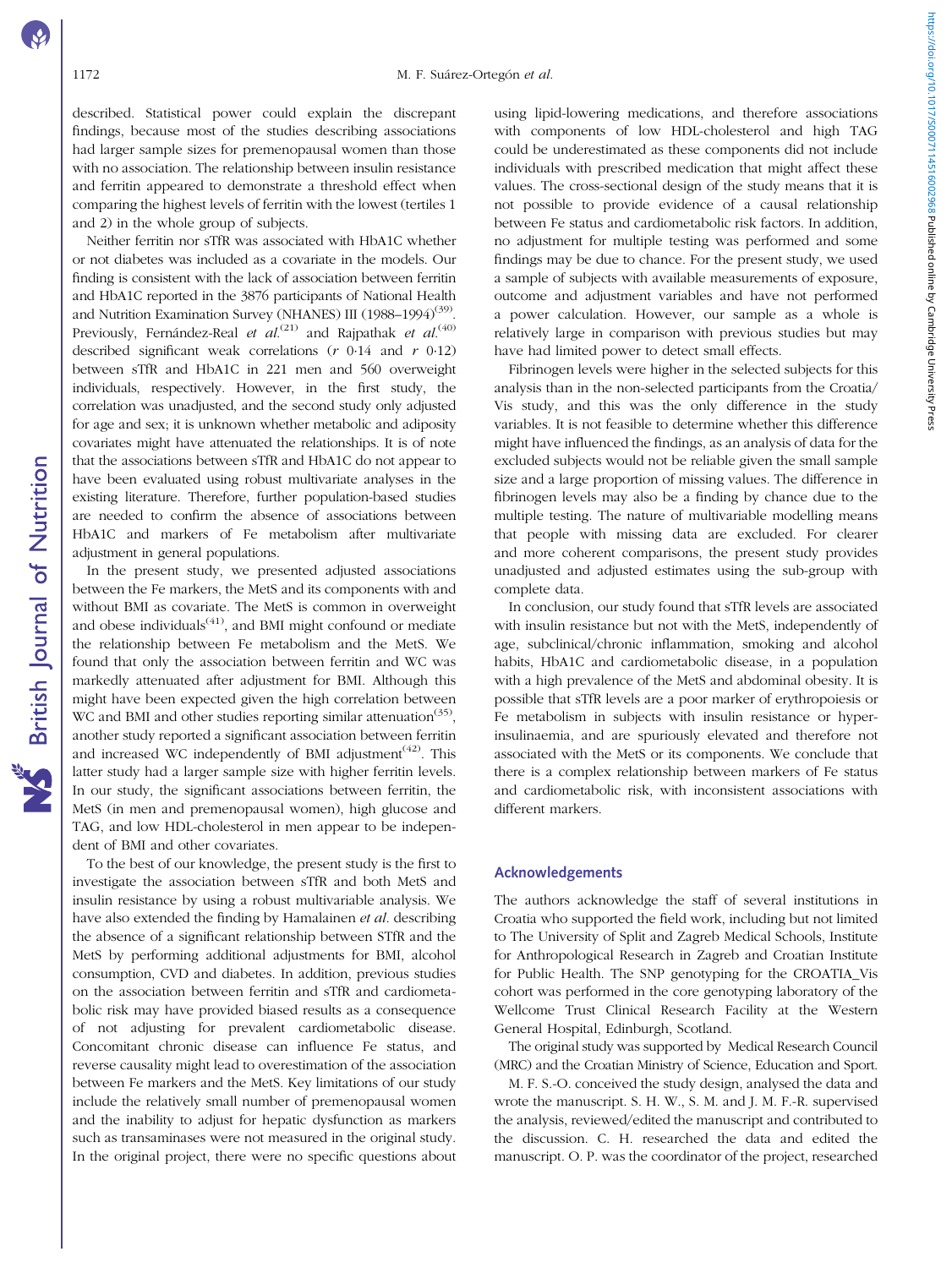<span id="page-8-0"></span>data and reviewed/edited the manuscript and contributed to the discussion.

No potential conflicts of interest relevant to this article exist.

# Supplementary material

For supplementary material/s referred to in this article, please visit<http://dx.doi.org/10.1017/S0007114516002968>

# References

**NS** British Journal of Nutrition

- 1. Orban E, Schwab S, Thorand B, et al. (2014) Association of iron indices and type 2 diabetes: a meta-analysis of observational studies. Diabetes Metab Res Rev 30, 372–394.
- 2. Bao W, Rong Y, Rong S, et al. (2012) Dietary iron intake, body iron stores, and the risk of T2D: a systematic review and meta-analysis. BMC Med 10, 119.
- 3. Lapice E, Masulli M & Vaccaro O (2013) Iron deficiency and cardiovascular disease: an updated review of the evidence. Curr Atheroscler Rep 15, 358.
- 4. Abril-Ulloa V, Flores-Mateo G, Solà-Alberich R, et al. (2014) Ferritin levels and risk of metabolic syndrome: meta-analysis of observational studies. BMC Public Health 21, 483.
- 5. Fernandez-Real JM, Lopez-Bermejo A & Ricart W (2002) Cross-talk between iron metabolism and diabetes. Diabetes 51, 2348–2354.
- 6. Zhao Z, Li S, Liu G, et al. (2012) Body iron stores and hemeiron intake in relation to risk of T2D: a systematic review and meta-analysis. PLOS ONE l, 7.
- 7. Aisen P, Wessling-Resnick M & Leibold EA (1999) Iron metabolism. Curr Opin Chem Biol 3, 200-206.
- 8. Trinder D & Baker E (2003) Transferrin receptor 2: a new molecule in iron metabolism. Int J Biochem Cell Biol 35, 292–296.
- 9. Ganz T & Nemeth E (2006) Iron imports. IV. Hepcidin and regulation of body iron metabolism. Am J Physiol Gastrointest Liver Physiol 290, G199–G203.
- 10. Cook JD, Skikne BS & Baynes RD (1993) Serum transferrin receptor. Annu Rev Med 44, 63-74.
- 11. Kæstel P, Aaby P, Ritz C, et al. (2015) Markers of iron status are associated with stage of pregnancy and acute-phase response, but not with parity among pregnant women in Guinea-Bissau. Br J Nutr 114, 1072–1079.
- 12. Hamalainen P, Saltevo J, Kautiainen H, et al. (2012) Erythropoietin, ferritin, haptoglobin, hemoglobin and transferrin receptor in metabolic syndrome: a case control study. Cardiovas Diabetol 11, 116.
- 13. Montonen J, Boeing H, Steffen A, et al. (2012) Body iron stores and risk of T2D: results from the European Prospective Investigation into Cancer and Nutrition (EPIC)-Potsdam study. Diabetologia 55, 2613–2621.
- 14. Aderibigbe OR, Pisa PT, Mamabolo RL, et al. (2011) Iron status and cardiovascular disease risk in black South African women: the PURE study. S Afr J Clin Nutr 24, 179-185.
- 15. Vitart V, Rudan I, Hayward C, et al. (2008) SLC2A9 is a newly identified urate transporter influencing serum urate concentration, urate excretion and gout. Nat Genet 40, 437–442.
- 16. Polasek O (2013) Future of biobanks bigger, longer, and more dimensional. Croat Med 154, 496-500.
- 17. Rudan I, Marusić A, Janković S, et al. (2009) '10001 Dalmatians': Croatia launches its national biobank. Croat Med J 50, 4–6.
- 18. Matthews DR, Hosker JP, Rudenski AS, et al. (1985) Homeostasis model assessment: insulin resistance and beta-cell function from fasting plasma glucose and insulin concentrations in man. Diabetologia 28, 412–419.
- 19. Alberti KG, Eckel RH, Grundy SM, et al. (2009) Harmonizing the metabolic syndrome: a joint interim statement of the International Diabetes Federation Task Force on Epidemiology and Prevention; National Heart, Lung, and Blood Institute; American Heart Association; World Heart Federation; International Atherosclerosis Society; and International Association for the Study of Obesity. Circulation 120, 1640–1645.
- 20. Bardini G, Dicembrini I, Cresci B, et al. (2010) Inflammation markers and metabolic characteristics of subjects with 1-h plasma glucose levels. Diabetes Care 33, 411–413.
- 21. Temelkova-Kurktschiev T, Siegert G, Bergmann S, et al. (2002) Subclinical inflammation is strongly related to insulin resistance but not to impaired insulin secretion in a high risk population for diabetes. Metabolism 51, 743–749.
- 22. Leiva E, Mujica V, Sepúlveda P, et al. (2013) High levels of iron status and oxidative stress in patients with metabolic syndrome. Biol Trace Elem Res [ 151, 1-8.
- 23. Fernández-Real JM, Moreno JM, López-Bermejo A, et al. (2007) Circulating soluble transferrin receptor according to glucose tolerance status and insulin sensitivity. Diabetes Care 30, 604–608.
- 24. Huth C, Beuerle S, Zierer A, et al. (2015) Biomarkers of iron metabolism are independently associated with impaired glucose metabolism and type 2 diabetes: the KORA F4 study. Eur J Endocrinol 173, 643–653.
- 25. Arija V, Fernández-Cao JC, Basora J, et al. (2014) Excess body iron and the risk of type 2 diabetes mellitus: a nested casecontrol in the PREDIMED (PREvention with MEDiterranean Diet) study. Br J Nutr 112, 1896–1904.
- 26. Fernández-Real JM, Izquierdo M, Moreno-Navarrete JM, et al. (2009) Circulating soluble transferrin receptor concentration decreases after exercise-induced improvement of insulin sensitivity in obese individuals. Int J Obes (Lond) 33, 768-774.
- 27. Fernández-Real JM, Mercader JM, Ortega FJ, et al. (2010) Transferrin receptor-1 gene polymorphisms are associated with type 2 diabetes. Eur J Clin Invest 40, 600-607.
- 28. Morris AP, Voight BF, Teslovich TM, et al. (2012) Large-scale association analysis provides insights into the genetic architecture and pathophysiology of type 2 diabetes. Nat Genet 44, 981–990.
- 29. He M, Workalemahu T, Manson JE, et al. (2012) Genetic determinants for body iron store and type 2 diabetes risk in US men and women. PLOS ONE 7, e40919.
- 30. Ratajczak J, Zhang Q, Pertusini E, et al. (1998) The role of insulin (INS) and insulin-like growth factor-I (IGF-I) in regulating human erythropoiesis. Studies in vitro under serum-free conditions – comparison to other cytokines and growth factors. Leukemia 12, 371–381.
- 31. Beguin Y (2003) Soluble transferrin receptor for the evaluation of erythropoiesis and iron status. Clin Chim Acta 329, 9–22.
- 32. Biswas S, Tapryal N, Mukherjee R, et al. (2013) Insulin promotes iron uptake in human hepatic cell by regulating transferrin receptor-1 transcription mediated by hypoxia inducible factor-1. Biochim Biophys Acta 1832, 293-301.
- 33. Cho GJ, Shin JH, Yi KW, et al. (2011) Serum ferritin levels are associated with metabolic syndrome in postmenopausal women but not in premenopausal women. Menopause 18, 1120–1124.
- 34. Yoon JH, Linton JA, Koh SB, et al. (2012) Serum ferritin concentrations predict incidence of metabolic syndrome in rural Korean adults. Clin Chem Lab Med 50, 2057-2059.
- 35. Jehn M, Clark JM & Guallar E (2004) Serum ferritin and risk of the metabolic syndrome in US adults. Diabetes care 27, 2422–2428.
- 36. Vari IS, Balkau B, Kettaneh A, et al. (2007) Ferritin and transferrin are associated with metabolic syndrome abnormalities and their change over time in a general population: data from an Epidemiological Study on the Insulin Resistance Syndrome (DESIR). Diabetes Care 30, 1795–1801.